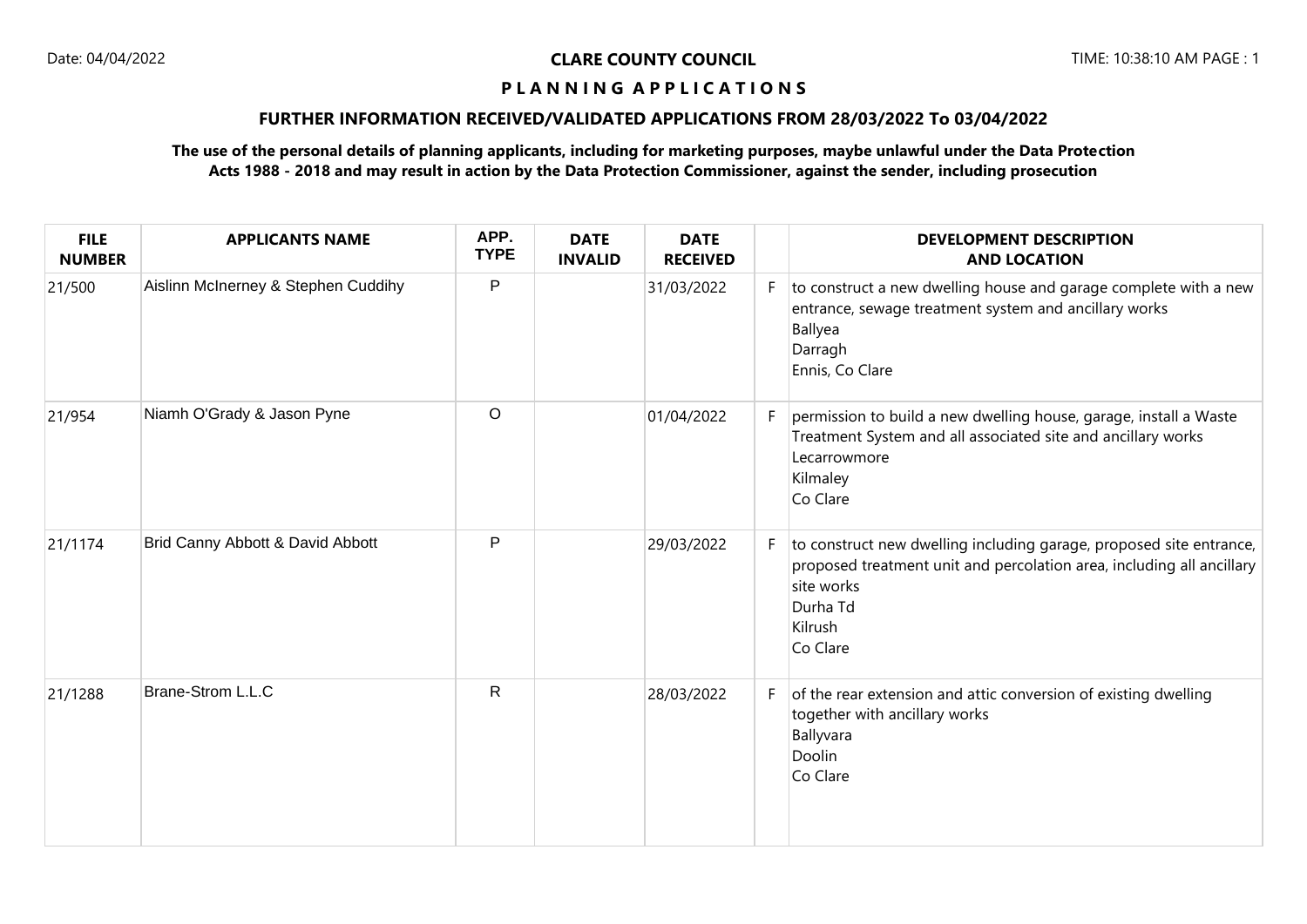### **P L A N N I N G A P P L I C A T I O N S**

### **FURTHER INFORMATION RECEIVED/VALIDATED APPLICATIONS FROM 28/03/2022 To 03/04/2022**

### **The use of the personal details of planning applicants, including for marketing purposes, maybe unlawful under the Data Protection Acts 1988 - 2018 and may result in action by the Data Protection Commissioner, against the sender, including prosecution**

| 21/1372 | Deirdre & Tadhg Nihill          | Ρ | 28/03/2022 | F. | the development will consist of one two-storey dwelling house,<br>wastewater treatment system, percolation area, new site entrance,<br>driveway and all associated site works<br>Ardataggle,<br>O'Brien's Bridge,<br>Co Clare |
|---------|---------------------------------|---|------------|----|-------------------------------------------------------------------------------------------------------------------------------------------------------------------------------------------------------------------------------|
| 22/24   | Laura & Mark Hempenstall        | P | 01/04/2022 | F. | to demolish existing single storey rear extension and to construct a<br>new single storey rear extension, waste water treatment system and<br>all associated site works<br>Wood Road<br>Cratloe<br>Co Clare                   |
| 22/35   | Michelle McDonagh & Darren Ryan | P | 28/03/2022 | F. | for development which will consist of a dwelling house with<br>proprietary wastewater treatment system and polishing filter<br>together with ancillary site works<br>Carnaun<br><b>Doolin</b><br>Co. Clare                    |
| 22/57   | Grainne Mangan                  | P | 28/03/2022 | F. | for the development which will consist of a dwelling house and<br>garage with proprietary wastewater treatment system and<br>percolation area together with ancillary site works<br>Cahercannavan<br>Kilmihil<br>Co Clare     |